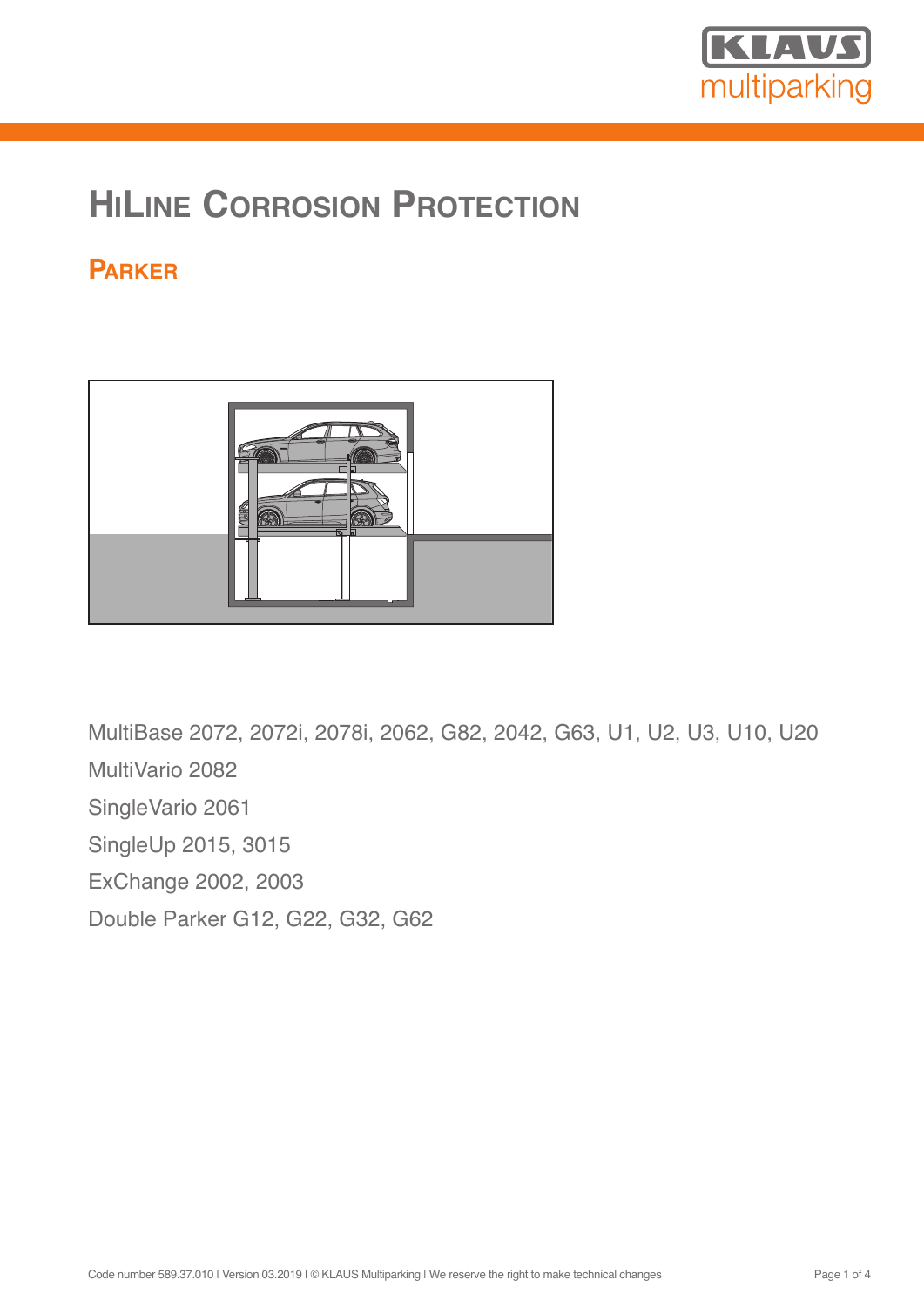

**1. System-specific corrosion protection**



#### **Platform base sections, coverplates and poss. platform extensions:**

#### **StandardGrip:**

Hot galvanized according to DIN EN ISO 1461, layer thickness min. 45 µm.

#### **EasyWalk:**

Hot galvanized according to DIN EN ISO 1461, layer thickness min. 45 um.

#### **AluLongLife:**

Extruded aluminium section according to EN AW-6106 T6 (AlMgSi0,5).

#### **Coverplates and poss. platform extensions:** Aluminium EN AW 5754 H11 (AlMg3).

#### **Special components:**

We reserve the right to supply special components for a parking space, like, for example, cap types and stop plates for pit length equalization, intermediate plates/coffered plates, tyre/spoiler troughs or such of hot galvanized and additionally powder coated sheet steel.

### **Side members and poss. extensions:**

Hot galvanized according to DIN EN ISO 1461, layer thickness min. 55 µm.

# **Central side members (only for DB):**

Hot galvanized according to DIN EN ISO 1461, layer thickness min. 55 µm. Central side members with additional grey powder coating (epoxide/polyester base) RAL 7040, dry film thickness approx.  $60 - 80$  µm.

#### **Acces plates:**

Hot galvanized according to DIN EN ISO 1461, layer thickness min. 55 µm.

#### **Cross members:**

Hot galvanized according to DIN EN ISO 1461, layer thickness min. 55 µm.

**Fastening screws for platform base sections:** V4A stainless steel.

#### **Hydraulic tubes, screwed joints, bolts, screws, nuts and washers:** Zinc plated.

# **Other steel components:**

Shot-blasted (particle cleanliness SA 2.5) and grey powder coating (epoxide/polyester base) RAL 7040, dry film thickness approx. 60 – 80 µm.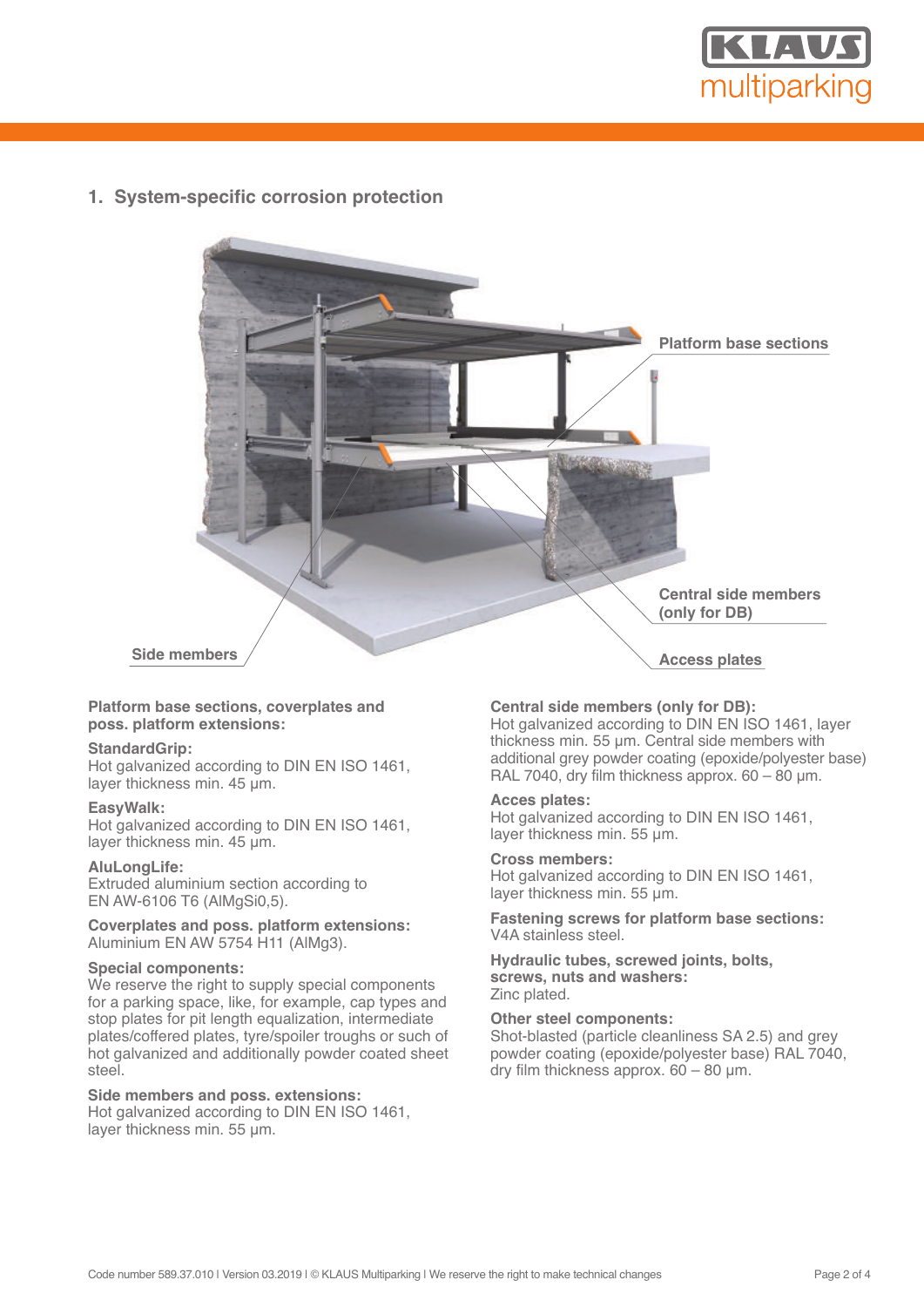

# **2. General information**

KLAUS Multiparking premium parking systems are subject to the European Parliament's 2006/42/EG guidelines and the counsel of 17th May 2006 regarding machines (Machinery Directive) as well as DIN EN 14010 – safety of machines – equipment for power-driven parking of vehicles – Safety and EMW requirements regarding design, manufacture, assembly and activation. For the corrosion protection – described in detail below – DIN EN ISO 12944 applies. Individual components were assessed by us according to their functional and technical type and appropriate corrosion protection was specified. In accordance with DIN EN ISO 12944-2 "Corrosion category C 3, moderate". (exterior: city and industrial atmospheres, moderate pollution with sulphur dioxide, coastal areas with little salt exposure / inside: production facilities with high humidity and little air pollution). If exact details about the respective installation site and relevant local conditions are not available and we are unable to check these details ourselves, we cannot assess whether or not another corrosion category is applicable with regard to corrosion protection. (cf. DIN EN ISO 12944-2 appendix A). In this case, the architect or client needs to decide whether corrosion category C 3 is applicable. If there is no instruction given to this effect, the corrosion protection described in this document shall be observed.

# **Period of Protection / Maintenance / Level of Rust:**

In accordance with DIN EN ISO 12944-1, the period of protection does not constitute a warranty period. The period of protection is a technical term to help the client to establish a program for maintenance work. As stated in DIN EN ISO 12944-1 point 4.4 the coating durability is rated as medium (M)  $5 - 15$  years. In general, the warranty period is shorter than the period of protection. As a result of pollutants, wear and tear, corrosion, bleaching, chalking – or for aesthetic reasons – maintenance may be necessary earlier than allowed for under the period of protection. (cf. DIN EN ISO 12944-5 point 5.5). This, however, does not constitute a breach of warranty. As part of the PLUS system service contract provided by our company, we guarantee, in accordance with DIN EN ISO 4628-3, a maximum rust level designation of Ri 3 within 4 years (2 years without system service contract) on the coated surfaces of the platform base sections, the supporting structure, the side members and central side members, provided proper on-site cleaning, maintenance, care and servicing are carried out. Once isolated damage to the corrosion protection by mechanical, chemical or other means does not impair the safety or functioning of a KLAUS Multiparking Parking System, it does not constitute a breach of warranty as long as rust level designation Ri 3 is not exceeded during the warranty period.

# **Coating System:**

Our coating system is designed in accordance with DIN EN ISO 12944-5, Appendix A, Coating Systems for Corrosion Category C 3. The powder coating is tested following DIN EN ISO 12944-6, and the fulfilment of the requirements is evidenced in a test series. Galvanized surfaces are in accordance with DIN EN ISO 1461 and DIN EN 10346.

#### **Wear and Tear / Minimization of Damage:**

Through usage and other exterior factors, the surface of the platform base sections, the central side members, the side members and the supporting structure will exhibit signs of normal wear and tear that do not constitute a breach of warranty.

The following measures can help to reduce the damage of the corrosion protection coating:

- Keeping the pit dry
- Sufficient ventilation
- $\blacksquare$  Regular cleaning of the driving surfaces
- Timely and regular repair of damages to the corrosion protection coating
- **Preventing the bringing in of snow and ice containing high levels of salt**